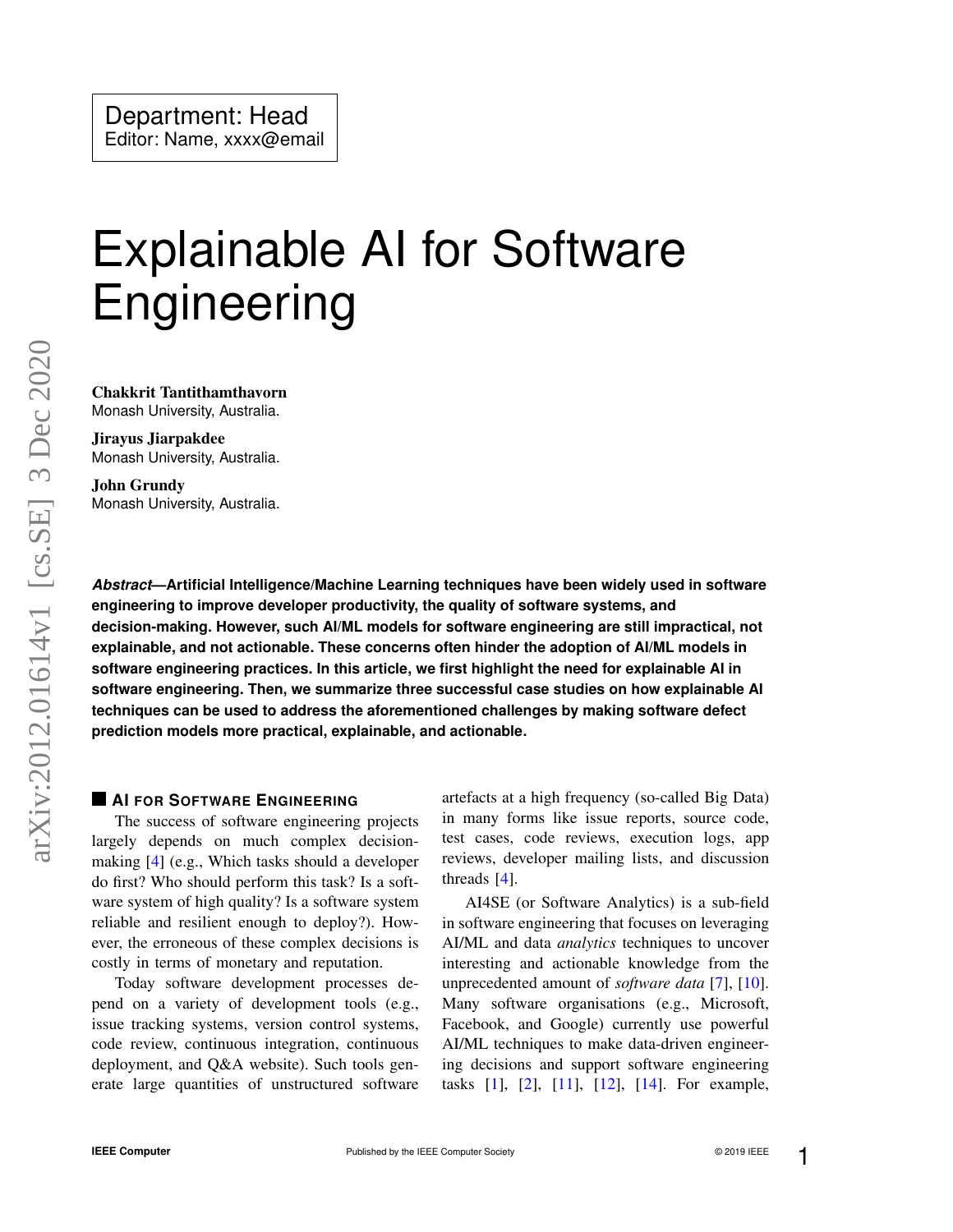### Department Head

<span id="page-1-0"></span>

Figure 1: The results of our literature analysis indicate that research using explainable AI techniques to explain the predictions of defect prediction models remains largely unexplored (i.e., only 5% of the 76 defect prediction studies).

software defect prediction, effort estimation, task prioritization, task recommendation, expert recommendation, code generation, developers' productivity prediction, malware detection, and security vulnerability detection.

#### On the Needs of Explainable AI for Software Engineering

While the adoption of software analytics systems enables software organisations to distill actionable insights and support decision-making, there are still many barriers to the successful adoption of such software analytics systems in software companies [\[3\]](#page-5-2). Below, we discuss three reasons why Explainable AI is needed in Software Engineering.

First, software practitioners do not understand the reason behinds the predictions from software analytics systems [\[3\]](#page-5-2). They often ask the following questions:

- Why is this person best suited for this task?
- Why is this file predicted as defective?
- Why is this task required the highest development effort?
- Why should this task be done first?
- Why is a developer predicted to have low productivity?
- How can we improve the quality of software systems in the next iterations?

These concerns about a lack of explanations often to a lack of trust and hinder the adoption of such software analytics systems in practice.

Second, software practitioners are often affected by any decisions from these software analytics systems (e.g., would developers be laid-off since a defect prediction model found that a developer introduced software defects?). Recently, Article 22 of the European Union's General Data Protection Regulation (GDPR) states that the use of data in decision-making that affects an individual or group requires an explanation for any decision made by an algorithm. Unfortunately, current software analytics systems still do not uphold any privacy laws [\[5\]](#page-6-6). Thus, the risks of unjustified decision-making of software analytics systems can be catastrophic, leading to potentially erroneous and costly business decisions [\[3\]](#page-5-2).

Third, we find that as little as 5% of the defect prediction studies focus on generating local explanations using explainable AI techniques (see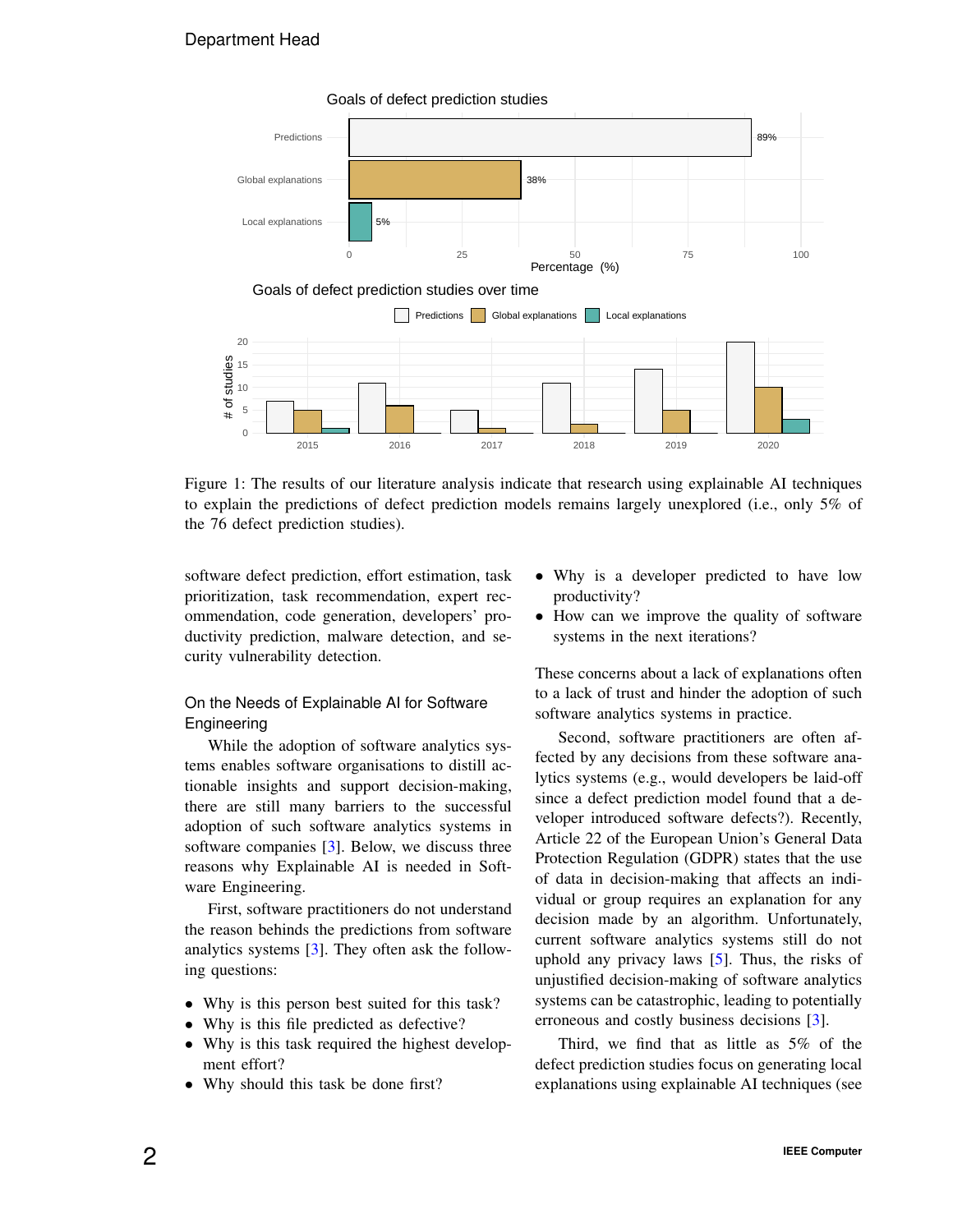<span id="page-2-0"></span>

| $\cdots$                      |                                                                            |
|-------------------------------|----------------------------------------------------------------------------|
| @Override                     |                                                                            |
|                               | public Consumer createConsumer(Processor processor) throws Exception {     |
| $45$ - Line Risk Score = 0.74 | return new DirectVmConsumer(this, new DirectVmProcessor(processor, this)); |
|                               |                                                                            |
| $\cdots$                      |                                                                            |
|                               |                                                                            |
|                               |                                                                            |

Figure [1\)](#page-1-0). We conduct a literature analysis to identify the popularity of defect prediction studies that adopt explainable AI techniques. We first collect 76 primary defect prediction papers that were published in the top-tier Software Engineering venues (i.e., IEEE Transactions on Software Engineering, Empirical Software Engineering, and International Conference on Software Engineering) during 2015-2020 (as of October 1, 2020). Through a manual analysis, we found that: 89% of the defect prediction studies only focus on the predictions, without considering generating explanations, while 38% of the defect prediction studies focus on generating global explanations. Surprisingly, as little as 5% of the defect prediction studies focus on generating local explanations using explainable AI techniques. This insight suggests that explainable AI has been recently adopted in software engineering, but it is still under research.

### Towards Explainable AI for Software **Engineering**

To address these challenges, the overarching theme of Explainable AI for Software Engineering is concerned with the fundamental challenges of how can we leverage Explainable AI in the domain of software engineering to enhance the practicality, explainability, and actionability of software analytics. Below, we demonstrate three successful case studies of using Explainable AI in Software Engineering to address the problem of software defect prediction models.

## EXPLAINABLE DEFECT PREDICTION MODELS: A CASE STUDY

#### Problem Motivation

In today's increasingly digitalized world, software defects are widespread and enormously expensive, but they are very hard to detect, predict, and prevent. Thus, a failure to eliminate software defects in safety-critical systems could result in serious injury to people, threats to life, death, and disasters.

Traditionally, software quality assurance activities like software testing and code review are widely adopted to discover software defects in software systems. However, ultra-large-scale systems, such as, Google, can consist of more than two billion lines of code. Thus, exhaustively reviewing and testing every single line of code is not feasible with limited time and resources.

#### Goals

To this end, we developed an explainable defect prediction framework to achieve the following goals:

- 1) Generating fine-grained predictions in order to help developers localize which lines of code are the most risky so developers can allocate limited software quality assurance activities in a cost-effective manner [\[13\]](#page-6-7).
- 2) Generating explanations for each prediction to help developers understand why a file is predicted as defective [\[5\]](#page-6-6).
- 3) Generating actionable guidance to help managers chart appropriate quality improvement plans.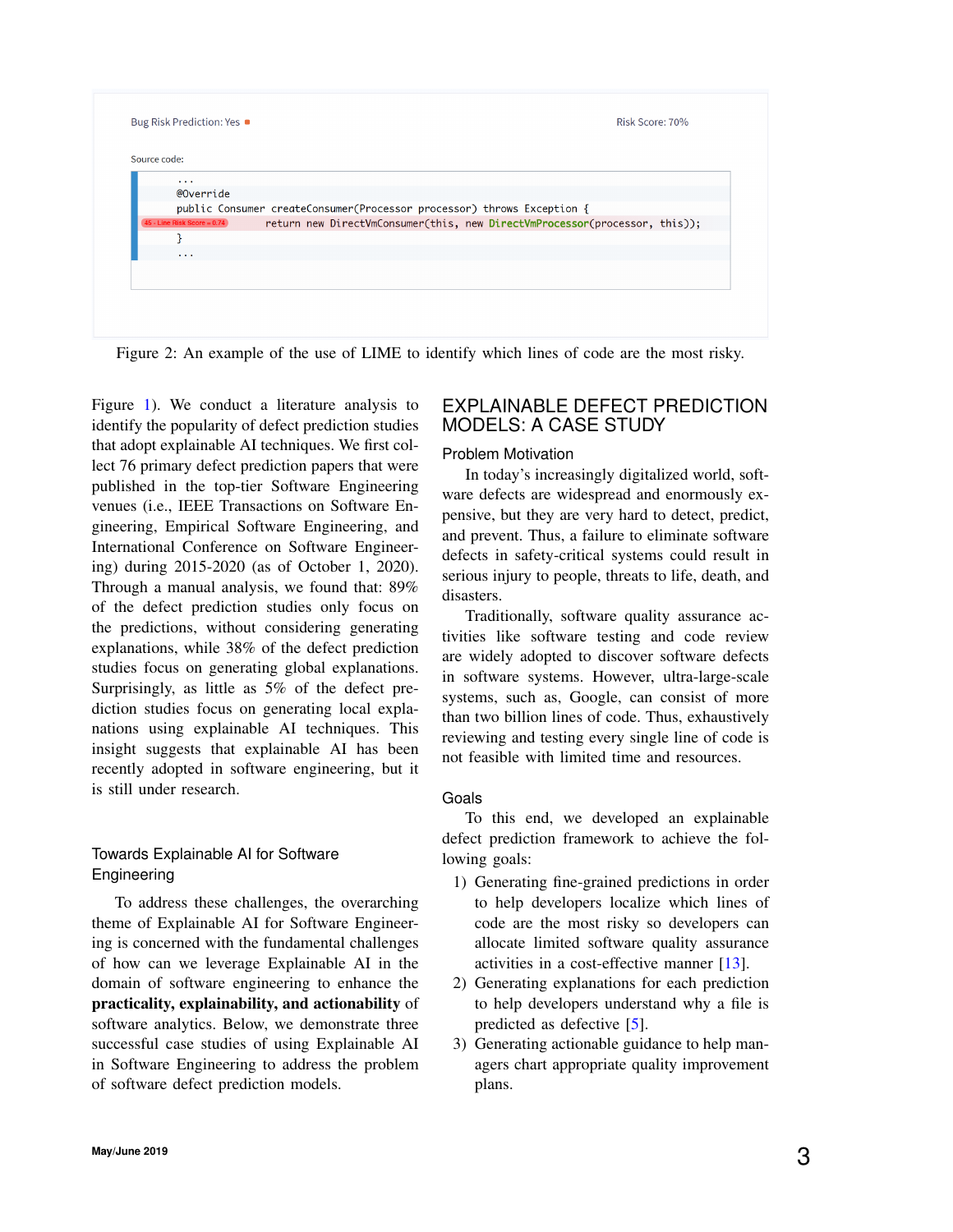<span id="page-3-0"></span>Project Name : Apache Camel (Release 2.9.0) File Name : ErrorHandlerBuilderRef.java Commit ID: d6ba235655bfef9b63c195381303547fb24dc583 Commit Date: 2019-08-05| 06:42:48 PM гZ. File History Bug Risk Prediction: Yes Risk Score: 70% Top Features and Value High Bug Risk Class Method LOC 34 0.0588 # of lines of class and method declaration Distinct DEV 0.0449 3 ers that contributed to this file Ownership Code Proportion 0.0246  $\overline{0}$ tion written by the developer who has the highest contribution on this file

Figure 3: An example of an explanation generated by LIME to understand why a file is predicted as defective.

#### Help developers localize which lines of code are the most risky

Motivation. Traditionally, software defect predictions are proposed to predict which files are likely to be defective in the future. However, the proportion of critically-important defective lines are extremely low. Our prior studies found that the ratio of defective lines in a file is as low as 1%-3%. Thus, traditional file-level defect prediction models are still not practical to be used in practice. However, there exists no features at the line level. Thus, line-level defect prediction remains an extremely challenging problem.

Approach. To address this problem, we proposed to use the LIME's model-agnostic technique [\[9\]](#page-6-8) to explain the predictions of file-level defect prediction models. In particular, we first build file-level defect prediction models using textual features (i.e., bag of tokens that appear in a file) with a random forest classification technique. For each prediction, we apply LIME to understand the prediction. This approach allows us to identify which tokens and which lines contribute to the prediction of each file, which can be used to help developers localize which lines of code are the most risky.

Results. Figure [2](#page-2-0) shows an example of the use of LIME to identify which lines of code are the most risky. The results show that this approach can correctly identify 61% of actual defective lines in a file, suggesting our approach could potentially help developers reduce SQA effort that need to be spent by 52% on clean lines, while accurately identifying 61% of actual defective lines.

### Help developers understand why a file is predicted as defective

Motivation. Traditionally, the predictions of defect models can help developers prioritize which files are the most risky. However, developers do not understand why a file is predicted as defective, leading to a lack of trust in the predictions and hindering the adoption of defect prediction models in practice. Thus, a lack of explainability of defect prediction models remains an extremely challenging problem.

Approach. To address this problem, we proposed to use a model-agnostic technique called LIME [\[9\]](#page-6-8) to explain the predictions of file-level defect prediction models. In particular, we first build file-level defect prediction models that are trained using traditional software features (e.g.,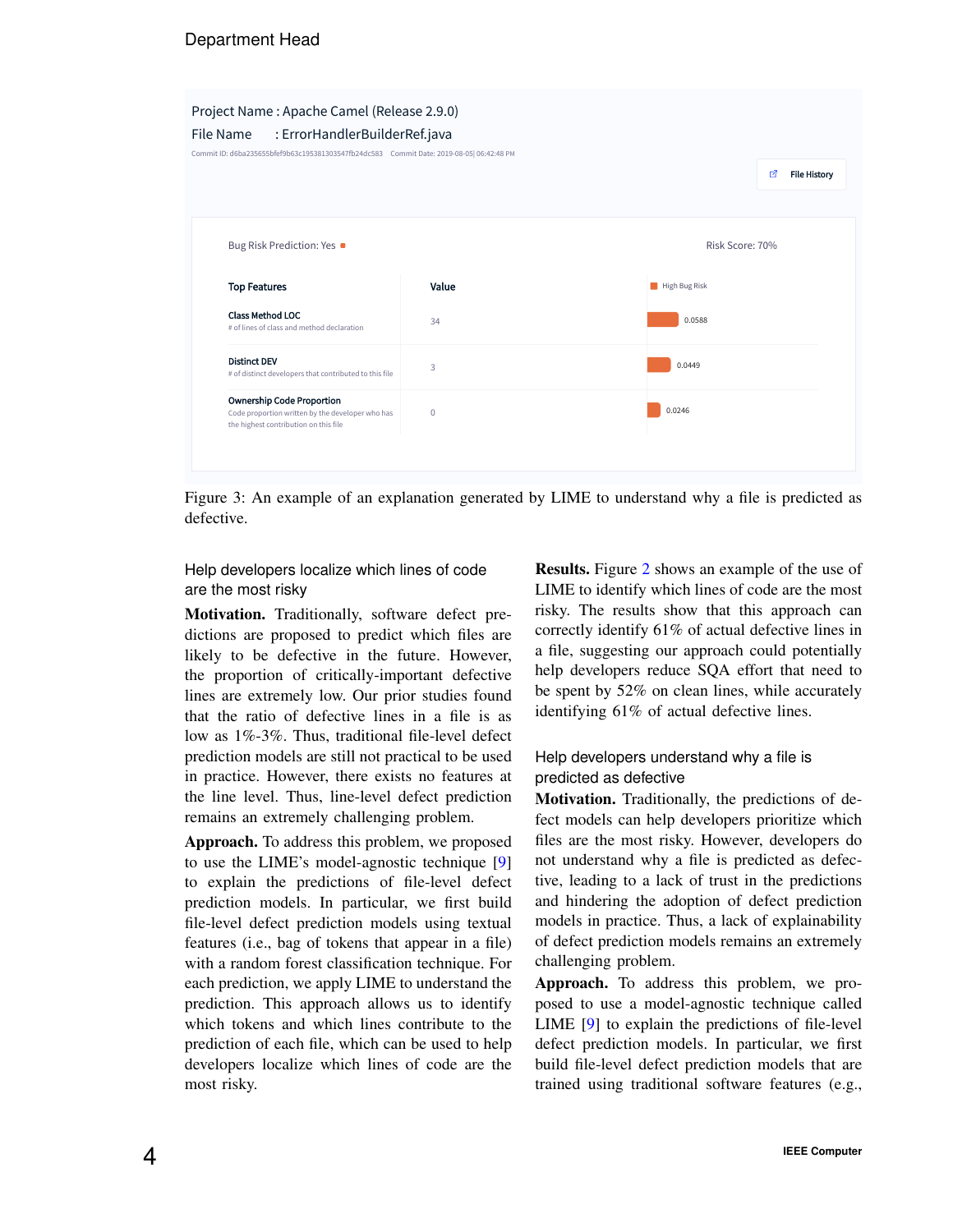<span id="page-4-0"></span>

Figure 4: An example of actionable guidance to help managers developing quality improvement plans.

lines of code, code complexity, the number of developers who edited a file) with a random forest classification technique. For each prediction, we apply LIME to understand the prediction. This approach allows us to identify which features contribute to the prediction of each file. This will help developers understand why a file is predicted as defective.

Results. Figure [3](#page-3-0) presents an example of a visual explanation generated by LIME to understand why a file is predicted as defective. According to this visual explanation, this file is predicted as defective with a risk score of 70%. The top-3 important factors that support this prediction are (1) the high number of class and method declaration lines, (2) the high number of distinct developers that contributed to the file, and (3)

the low proportion of code ownership. Thus, to mitigate the risk of having defects for this file, developers should consider decreasing the number of class and method declaration lines, reducing the number of distinct developers, and increasing the proportion of code ownership.

#### Help managers develop software quality improvement plans

Motivation. Traditionally, software defect predictions can only generate predictions and provide an understanding at the global level through the use of ANOVA analysis or Random Forest's feature importance [\[6\]](#page-6-9). However, such predictions and global insights are still not actionable—i.e., developers do not know what actions they should follow or should not follow to improve the quality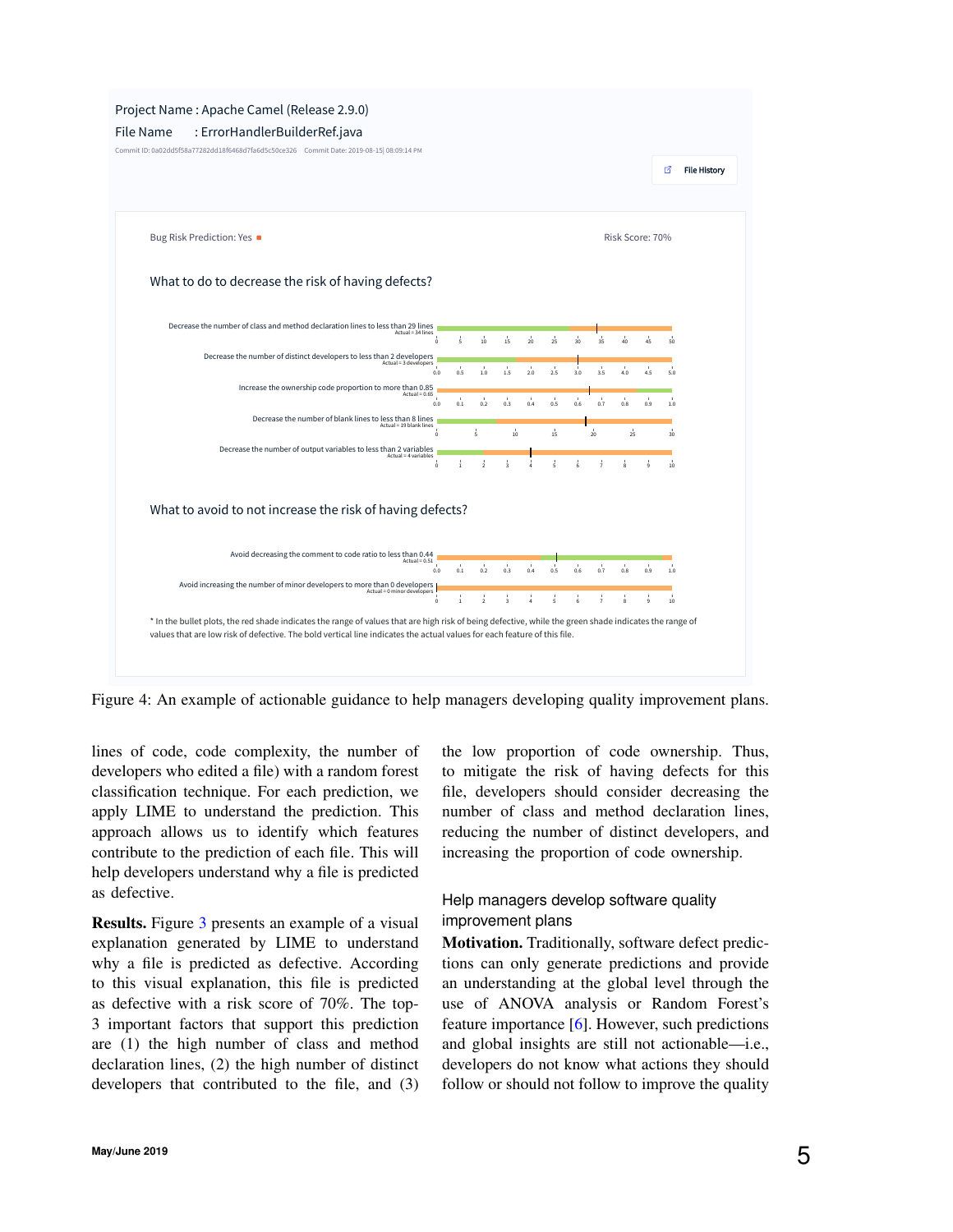of software systems.

Let's consider a scenario where a defect prediction model indicates that large file size is associated with defect-proneness. While this insight can help managers develop quality improvement plans that in the next development iteration, developers should maintain the lower file size to mitigate the risk of having defects. However, such insights do not provide a concrete suggestion of the optimal threshold of file size—i.e., what is the optimal file size that a file should be. Thus, a lack of such actionable guidance and a lack of optimal thresholds often leads to ineffective software quality improvement plans.

Approach. To generate actionable guidance, we propose to use a rule-based model-agnostic technique to generate a rule-based explanation for each prediction of defect prediction models. In particular, we first build file-level defect prediction models that are trained using traditional software features (e.g., lines of code, code complexity, the number of developers who edited a file) with a random forest classification technique. For each prediction, we apply a rule-based model-agnostic technique called LoRMikA [\[8\]](#page-6-10) to generate two types of actionable guidance (i.e., what developers should do to mitigate the risk of having defects and what developers should not do to avoid increasing the risk of having defects).

Results. Figure [4](#page-4-0) presents an example of actionable guidance to help managers developing quality improvement plans. To decrease the risk of having defects, developers should consider (1) decrease the number of class and method declaration lines to less than 29 lines, (2) decrease the number of distinct developers to less than 2 developers, (3) increase the proportion of code ownership to more than 0.85, (4) decrease the number of blank lines to less than 8 lines, (5) decrease the number of output variables to less than 2 variables.

Nevertheless, to not increase the risk of having defects, developers should consider avoid decreasing the comment to code ratio and avoid increasing the number of minor or junior developers.

#### **CONCLUSION**

Based on the literature analysis on Explainable AI for SE and our successful case studies of Explainable AI for software defect prediction models, we draw the following conclusions:

- 1) Explainable AI is very important in software engineering, but still under research, as shown in the literature analysis.
- 2) Explainable AI techniques can be brought into software engineering to provide explanations of the predictions and actionable guidance to support software engineering tasks, as shown by three successful case studies of defect prediction models—using a model-agnostic technique called LIME to help developers localize which lines of code are the most risky, explain the predictions of defect models, and using a rule-based model agnostic technique to generate actionable guidance on what developers should do or should not do to prevent software defects.

#### ACKNOWLEDGMENT

We thank our collaborators for their joint work including Supatsara Wattanakriengkrai, Patanamon Thongtanunam, Hideaki Hata, Kenichi Matsumoto, Hoa Khanh Dam, Dilini Rajapaksha, Christoph Bergmeir, and Wray Buntine.

C. Tantithamthavorn was partially supported by the Australian Research Council's Discovery Early Career Researcher Award (ARC DECRA) funding scheme (DE200100941). J. Grundy was partially supported by the Australian Research Council's Laureate Fellowship funding scheme (FL190100035).

#### **References**

- <span id="page-5-0"></span>1. A. Agrawal and T. Menzies, "Is Better Data Better Than Better Data Miners?: On the Benefits of Tuning SMOTE for Defect Prediction," in *Proceedings of the International Conference on Software Engineering (ICSE)*, 2018, pp. 1050–1061.
- <span id="page-5-1"></span>2. C. Bird, N. Nagappan, B. Murphy, H. Gall, and P. Devanbu, "Putting it All Together: Using Socio-technical Networks to Predict Failures," *Proceedings of the International Symposium on Software Reliability Engineering (ISSRE)*, pp. 109–119, 2009.
- <span id="page-5-2"></span>3. H. K. Dam, T. Tran, and A. Ghose, "Explainable Software Analytics," in *Proceedings of the International Conference on Software Engineering: New Ideas and Emerging Results (ICSE-NIER)*, 2018, pp. 53–56.